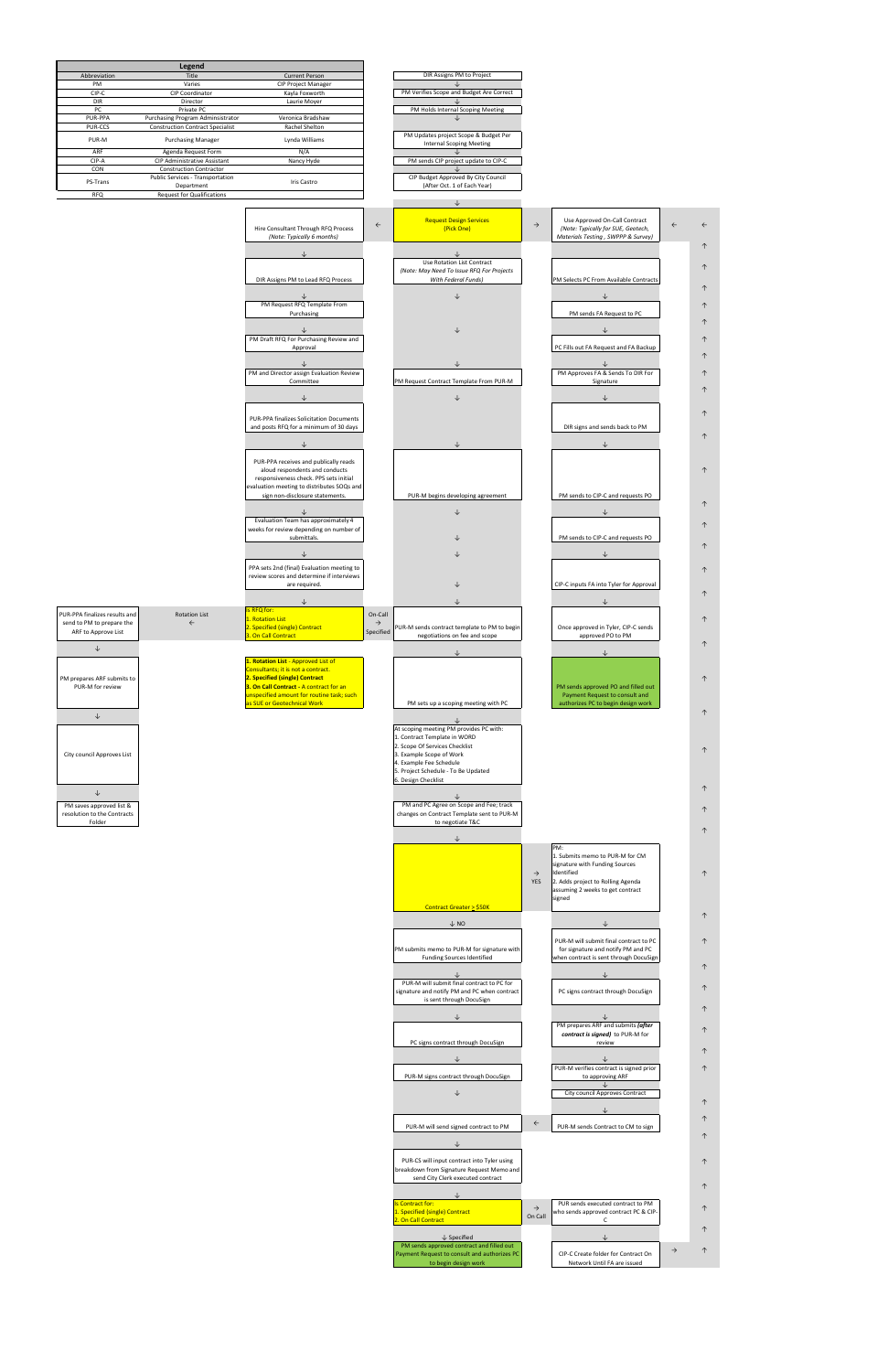|                                                                    | Legend                                                          |                                              |                     |                                                                                  |                                                                                            |                              |                                            |               |                      |                                                                                                  |
|--------------------------------------------------------------------|-----------------------------------------------------------------|----------------------------------------------|---------------------|----------------------------------------------------------------------------------|--------------------------------------------------------------------------------------------|------------------------------|--------------------------------------------|---------------|----------------------|--------------------------------------------------------------------------------------------------|
| Abbreviation<br>PM                                                 | Title<br>Varies                                                 | <b>Current Person</b><br>CIP Project Manager |                     |                                                                                  | Begin Design Work                                                                          |                              |                                            |               |                      |                                                                                                  |
| CIP-C<br>DIR                                                       | CIP Coordinator<br>Director                                     | Kayla Foxworth<br>Laurie Moyer               |                     |                                                                                  | PC Prepares Plans<br>$\downarrow$                                                          | $\leftarrow$                 | $\leftarrow$<br>↑                          |               |                      |                                                                                                  |
| PC                                                                 | Private PC                                                      |                                              |                     |                                                                                  | PC Submits Plans To PM                                                                     |                              |                                            |               |                      |                                                                                                  |
| PUR-PPA                                                            | Purchasing Program Adminsistrator                               | Veronica Bradshaw                            |                     |                                                                                  | $\downarrow$                                                                               |                              |                                            |               |                      |                                                                                                  |
| PUR-CCS                                                            | <b>Construction Contract Specialist</b>                         | Rachel Shelton                               |                     |                                                                                  |                                                                                            |                              |                                            |               |                      |                                                                                                  |
| PUR-M                                                              | <b>Purchasing Manager</b>                                       | Lynda Williams                               |                     |                                                                                  | PM Send Plans Out For Review and Sets Up a<br>Review Meeting with CIP Plan Review (Include |                              | ↑                                          |               |                      |                                                                                                  |
| ARF                                                                | Agenda Request Form                                             | N/A                                          |                     |                                                                                  | PC as needed)<br>$\downarrow$                                                              |                              | ↑                                          |               |                      |                                                                                                  |
| CIP-A                                                              | CIP Administrative Assistant                                    | Nancy Hyde                                   |                     |                                                                                  | $\downarrow$                                                                               |                              | ↑                                          |               |                      |                                                                                                  |
|                                                                    |                                                                 |                                              |                     |                                                                                  | After Plan Review, PM:                                                                     |                              |                                            |               |                      |                                                                                                  |
|                                                                    |                                                                 |                                              |                     |                                                                                  | L. Finalizes Comments resubmits to PC<br>. Updates Project Schedule                        |                              | $\uparrow$                                 |               |                      |                                                                                                  |
| CON                                                                | <b>Construction Contractor</b>                                  |                                              |                     |                                                                                  | 3. Verifies Project Budget Based Of Cost<br>Estimate Submitted. Submit CIP funding         |                              |                                            |               |                      |                                                                                                  |
|                                                                    |                                                                 |                                              |                     |                                                                                  | request, if needed.<br>4. Authorizes PM to proceed to Next Phase                           |                              |                                            |               |                      |                                                                                                  |
| PS-Trans                                                           | Public Services - Transportation<br>Department                  | Iris Castro                                  |                     |                                                                                  | $\downarrow$                                                                               |                              | ↑                                          |               |                      |                                                                                                  |
| PM to coordinate with CIP-A                                        |                                                                 |                                              |                     |                                                                                  | YES                                                                                        |                              | $\uparrow$                                 |               |                      |                                                                                                  |
| on date and location public $\left  \leftarrow \right $<br>meeting | $\leftarrow$<br>$\leftarrow$                                    | $\leftarrow$                                 | $\leftarrow$        | $\leftarrow$<br>$\leftarrow$                                                     | Does the project need public meeting?                                                      |                              |                                            |               |                      |                                                                                                  |
| $\downarrow$                                                       |                                                                 |                                              |                     |                                                                                  | $\downarrow$ NO                                                                            |                              | ↑                                          |               |                      |                                                                                                  |
| CIP-A will:<br>1. Reserve meeting room                             |                                                                 |                                              |                     |                                                                                  |                                                                                            |                              |                                            |               |                      |                                                                                                  |
| 2. Coordinate press release<br>3. Coordinate court reporter        |                                                                 |                                              |                     | PM and PC Agree on Scope and Fee for CIS                                         | $\leftarrow$<br>Change In Service Required?                                                |                              | $\uparrow$                                 |               |                      |                                                                                                  |
| (if needed)                                                        |                                                                 |                                              |                     |                                                                                  |                                                                                            |                              |                                            |               |                      |                                                                                                  |
| $\downarrow$<br>PM to coordinate exhibits,                         |                                                                 |                                              |                     | $\downarrow$                                                                     | $\downarrow$ NO                                                                            |                              | ↑                                          |               |                      |                                                                                                  |
| roles and responsibilities with<br>PC.                             |                                                                 |                                              |                     | PC submits signed CIS with Backup to PM                                          | Are there additional design phases?                                                        | $\rightarrow$<br>YES         | ↑                                          |               |                      |                                                                                                  |
| ↓<br>CIP-A will bring following to                                 |                                                                 |                                              |                     |                                                                                  | $\downarrow$ NO                                                                            |                              |                                            |               |                      |                                                                                                  |
| meeting:<br>1. Snacks                                              |                                                                 |                                              | YES                 |                                                                                  |                                                                                            |                              | <b>Follow Written Utility Coordination</b> |               |                      |                                                                                                  |
| 2. Sign In Sheet<br>3. Comment Sheet                               | $\leftarrow$                                                    | $\leftarrow$                                 | $\leftarrow$        | $CIS \geq $50K$                                                                  | Are there utility conflicts?                                                               | $\rightarrow$<br>${\tt YES}$ | Procedure<br>(Separate Document)           |               |                      |                                                                                                  |
| 3. Projector (if needed)<br>4. Easels (if needed)                  |                                                                 |                                              |                     |                                                                                  |                                                                                            |                              |                                            |               |                      |                                                                                                  |
| $\downarrow$                                                       | PM:                                                             |                                              |                     | $\downarrow$ NO                                                                  | $\downarrow$ NO<br>Does this project have joint funds with an                              |                              |                                            |               |                      |                                                                                                  |
| <b>Public Meeting</b>                                              | 1. Submits memo to PUR-M for<br>NO<br>CM signature with Funding | <b>Was Contract Previously</b>               | YES<br>$\leftarrow$ | Revised Total Contract Amount > \$50K                                            | <b>Outside Agency?</b><br><b>TXDOT</b>                                                     | $\rightarrow$                | $\rightarrow$                              | $\rightarrow$ | $\rightarrow$        | PM to Request Interlocal Agreement/Funding<br>Agreement from Outside Agency                      |
|                                                                    | Sources Identified<br>2. Adds project to Rolling                | <b>Approved By Council</b>                   |                     |                                                                                  | <b>Hays County</b><br><b>Texas State University</b>                                        | Yes                          |                                            |               |                      | (Note: This step may occur sooner if required for<br>design)                                     |
| J                                                                  | Agenda<br>$\mathbf{d}$                                          | $\downarrow$ YES                             |                     | $\downarrow$ NO                                                                  | $\downarrow$ NO                                                                            |                              |                                            |               |                      |                                                                                                  |
|                                                                    |                                                                 |                                              |                     |                                                                                  | PM Request a Project Manual From PUR-M and<br>Sends the Following PUR-M:                   |                              |                                            |               |                      |                                                                                                  |
|                                                                    |                                                                 |                                              |                     |                                                                                  | 1. Construction Checklist<br>2. Bid Schedule (PDF & Excel)                                 |                              |                                            |               |                      |                                                                                                  |
| After the meeting CIP-A will<br>scan comments sign in sheet        |                                                                 | $\rightarrow$                                | $\rightarrow$       | PM submits memo to PUR-M for signature with<br><b>Funding Sources Identified</b> | 3. Technical Specifications (Sealed by PE)<br>4. Plans<br>5. Project Schedule              | $\leftarrow$                 |                                            | $\leftarrow$  |                      | PM to mark up agreement and send to Legal for<br>review/approval                                 |
|                                                                    | PM prepares ARF and submits                                     |                                              |                     |                                                                                  | 6. Liquidated Damages Calculations<br>7. Easements (If any)                                |                              |                                            |               |                      |                                                                                                  |
|                                                                    | (after CIS is signed) to PUR-M<br>for review                    |                                              |                     |                                                                                  | 8. Federal Requirements (If any)                                                           |                              |                                            |               |                      |                                                                                                  |
|                                                                    | $\downarrow$                                                    |                                              |                     | $\downarrow$                                                                     | $\downarrow$                                                                               |                              |                                            | $\uparrow$    |                      | $\downarrow$                                                                                     |
|                                                                    | PUR-M verifies CIS is signed<br>prior to approving ARF          |                                              |                     | PUR-M will assign to a PUR-PPA                                                   | PUR-M will assign to a PUR-CCS                                                             |                              |                                            | $\uparrow$    |                      | PM sends comments to OA for Approval                                                             |
|                                                                    | $\downarrow$                                                    |                                              |                     | $\downarrow$                                                                     | $\downarrow$                                                                               |                              |                                            | $\uparrow$    |                      | $\downarrow$                                                                                     |
|                                                                    | City council Approves CIS                                       |                                              |                     | PUR-PPA will verify contract details in Tyler and<br>get PUR-M to sign CIS       | PUR-CCS will prepare draft project manual for<br>PM review                                 |                              |                                            | $\uparrow$    |                      | PM coordinates with OA on who signs first                                                        |
|                                                                    | $\downarrow$                                                    |                                              |                     | $\downarrow$                                                                     | $\downarrow$                                                                               |                              |                                            | $\uparrow$    |                      | $\downarrow$                                                                                     |
|                                                                    | $\rightarrow$<br>PUR-M sends CIS to CM to sign                  | $\rightarrow$                                | $\rightarrow$       | PUR-PPA will send signed CIS to PM                                               | PUR-CCS will submit PDF of Final project<br>manual for PM approval                         |                              |                                            | $\uparrow$    |                      | PM prepares ARF and submits to Legal for review                                                  |
|                                                                    |                                                                 |                                              |                     | $\downarrow$                                                                     | $\downarrow$                                                                               |                              |                                            | $\uparrow$    |                      | $\downarrow$                                                                                     |
|                                                                    |                                                                 |                                              |                     | PUR-PPA will input contract into Tyler using                                     | PUR-CCS will:<br>1. Post advertisement to the Internet                                     |                              |                                            | $\uparrow$    |                      | City council Approves Agreement                                                                  |
|                                                                    |                                                                 |                                              |                     | breakdown from Signature Request Memo                                            | 2. Reserve room for Pre-Bid and Bid Opening<br>3. Send meeting invites to PM               |                              |                                            |               |                      |                                                                                                  |
|                                                                    |                                                                 |                                              |                     | $\downarrow$                                                                     | $\downarrow$                                                                               |                              |                                            | $\uparrow$    |                      | $\downarrow$                                                                                     |
|                                                                    |                                                                 |                                              |                     | PM will send signed CIS to PC and authorize<br>work to Continue                  | PM will invite PC to pre-bid and bid opening; if<br>desired                                |                              |                                            | ↑             |                      | City Clerks Office Sends Signed Contract To PM                                                   |
|                                                                    |                                                                 |                                              |                     |                                                                                  | $\downarrow$                                                                               |                              |                                            | $\uparrow$    |                      | $\downarrow$                                                                                     |
|                                                                    |                                                                 |                                              |                     |                                                                                  | Pre-Bid meeting<br>1. PUR-CCS will prepare agenda and run                                  |                              |                                            | $\uparrow$    |                      | PM sends contract to OA to finalize signatures.                                                  |
|                                                                    |                                                                 |                                              |                     |                                                                                  | meeting<br>2. PM will attend meeting and assist with Q&A                                   |                              |                                            |               |                      | Note: Some OA may require the check with advanced<br>funds with the partially executed agreement |
|                                                                    |                                                                 |                                              |                     |                                                                                  | $\downarrow$                                                                               |                              |                                            | $\uparrow$    |                      | $\downarrow$                                                                                     |
|                                                                    |                                                                 |                                              |                     |                                                                                  | PUR-CCS will route all questions through PM<br>for response. PM will coordinate with PC as |                              |                                            | $\uparrow$    |                      |                                                                                                  |
|                                                                    |                                                                 |                                              |                     |                                                                                  | needed                                                                                     |                              |                                            | $\uparrow$    |                      | OA signs Contract                                                                                |
|                                                                    |                                                                 |                                              |                     |                                                                                  | $\downarrow$                                                                               |                              |                                            |               |                      | $\downarrow$                                                                                     |
|                                                                    |                                                                 |                                              |                     |                                                                                  | PUR-CCS will prepare addendums as needed.<br>PM and PC will assist on design questions.    |                              |                                            | $\uparrow$    |                      | If agreement requires funding, PM sends approved to<br>PUR-M for input into Tyler                |
|                                                                    |                                                                 |                                              |                     |                                                                                  | $\downarrow$                                                                               |                              |                                            | $\uparrow$    |                      | $\downarrow$                                                                                     |
|                                                                    |                                                                 |                                              |                     |                                                                                  | PM will approve Addendum prior to posting                                                  |                              |                                            | $\uparrow$    | COSM<br>$\leftarrow$ | Who will Advertise the Project?                                                                  |
|                                                                    |                                                                 |                                              |                     |                                                                                  | $\downarrow$                                                                               |                              |                                            |               |                      | ↓ Outside Agency                                                                                 |
|                                                                    |                                                                 |                                              |                     |                                                                                  | PUR-CCS will post addendums                                                                |                              |                                            |               |                      | OA advertises projects following their procedures                                                |
|                                                                    |                                                                 |                                              |                     |                                                                                  | ↓<br><b>Bid Opening</b>                                                                    |                              |                                            |               |                      |                                                                                                  |
|                                                                    |                                                                 |                                              |                     |                                                                                  | 1. PUR-CCS or PUR-M will run meeting<br>2. PM will attend meeting and assist, if needed    |                              |                                            |               |                      |                                                                                                  |
|                                                                    |                                                                 |                                              |                     |                                                                                  | $\downarrow$<br>PUR-CCS will scan bids and submit to PM                                    |                              |                                            |               |                      |                                                                                                  |
|                                                                    |                                                                 |                                              |                     |                                                                                  | $\downarrow$<br>PM will forward bids to PC to evaluate                                     |                              |                                            |               |                      |                                                                                                  |
|                                                                    |                                                                 |                                              |                     |                                                                                  |                                                                                            |                              |                                            |               |                      |                                                                                                  |
|                                                                    |                                                                 |                                              |                     |                                                                                  | PC will:<br>1. Tabulate bids                                                               |                              |                                            |               |                      |                                                                                                  |
|                                                                    |                                                                 |                                              |                     |                                                                                  | 2. Check references<br>3. Check Debarment                                                  |                              |                                            |               |                      |                                                                                                  |
|                                                                    |                                                                 |                                              |                     |                                                                                  | 4. Prepare recommendation of award letter<br>$\downarrow$                                  |                              |                                            |               |                      |                                                                                                  |
|                                                                    |                                                                 |                                              |                     |                                                                                  | PUR-CCS will verify Bonds and Insurance<br>◡                                               |                              |                                            |               |                      |                                                                                                  |
|                                                                    |                                                                 |                                              |                     |                                                                                  | Contract Greater > \$50K                                                                   | $\rightarrow$<br>YES         | PM Adds project to Rolling Agenda          |               |                      |                                                                                                  |
|                                                                    |                                                                 |                                              |                     |                                                                                  | $\downarrow$ NO                                                                            |                              | ↓<br>PM:                                   |               |                      |                                                                                                  |

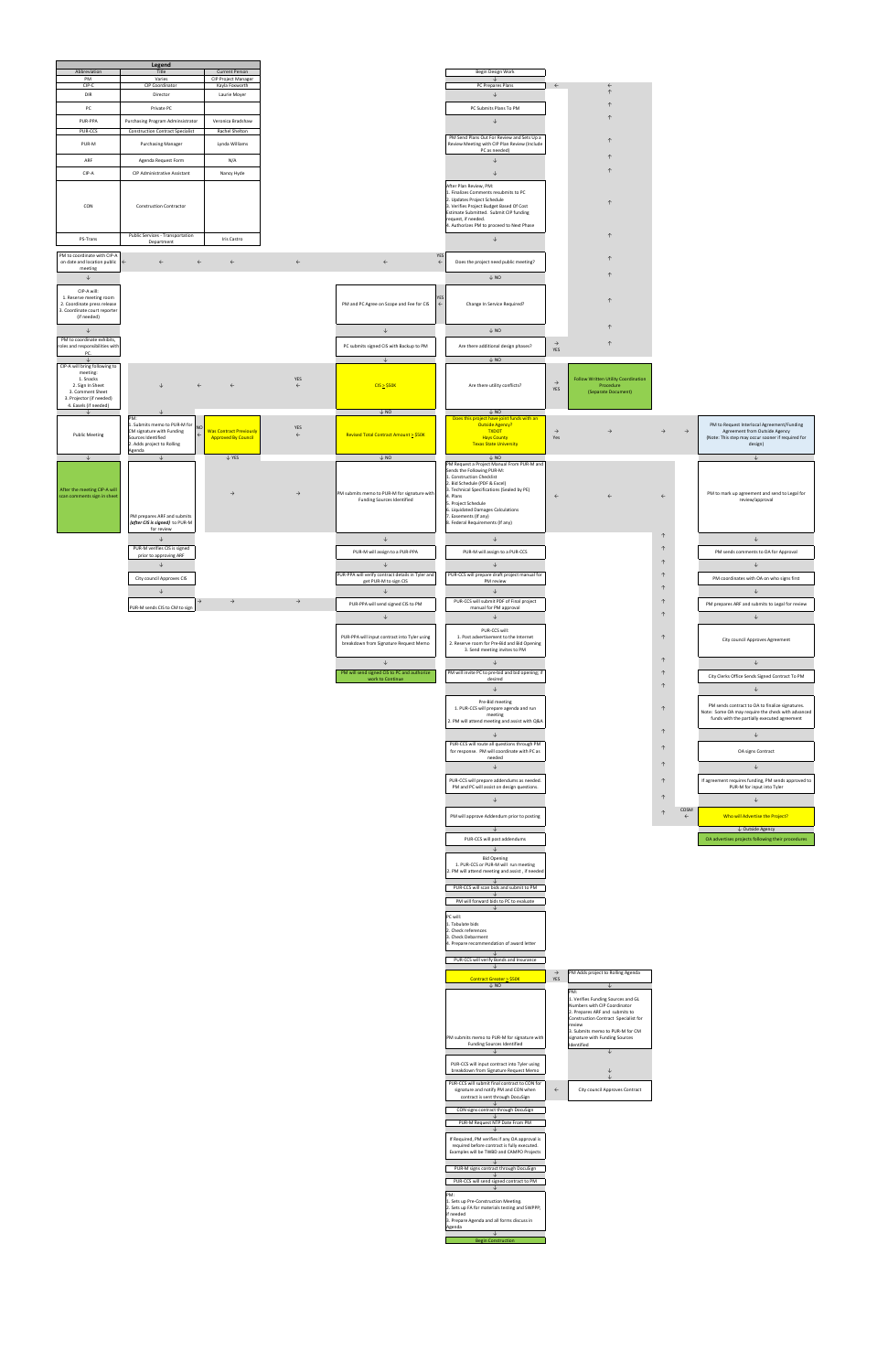|                                             | Legend                                       |                                |                     |                                                |                            |                                                 |                                                     |                                                          |               |              |
|---------------------------------------------|----------------------------------------------|--------------------------------|---------------------|------------------------------------------------|----------------------------|-------------------------------------------------|-----------------------------------------------------|----------------------------------------------------------|---------------|--------------|
| Abbreviation                                | Title                                        | Current Person                 |                     |                                                |                            | <b>Begin Construction Phase</b>                 |                                                     |                                                          |               |              |
| PM                                          | Varies                                       | CIP Project Manager            |                     |                                                |                            |                                                 |                                                     |                                                          |               |              |
| $CIP-C$<br>DIR                              | <b>CIP Coordinator</b>                       | Kayla Foxworth                 |                     |                                                |                            | Contractor prepares submittals                  |                                                     |                                                          |               |              |
|                                             | Director                                     | Laurie Moyer                   |                     |                                                |                            |                                                 |                                                     |                                                          |               |              |
| PC                                          | Private PC                                   |                                |                     |                                                |                            | PC reviews submittals; PM provided QA/QC        |                                                     |                                                          |               |              |
| PUR-PPA                                     | Purchasing Program Adminsistrator            | Veronica Bradshaw              |                     |                                                |                            | $\downarrow$                                    |                                                     |                                                          |               |              |
| PUR-CCS                                     | <b>Construction Contract Specialist</b>      | Rachel Shelton                 |                     |                                                |                            |                                                 |                                                     |                                                          |               |              |
|                                             |                                              |                                |                     |                                                |                            | Contractor submits street closure permit to PM  |                                                     |                                                          |               |              |
| PUR-M                                       | <b>Purchasing Manager</b>                    | Lynda Williams                 |                     |                                                |                            | for review and approval.                        |                                                     |                                                          |               |              |
| ARF                                         | Agenda Request Form                          | N/A                            |                     |                                                |                            |                                                 |                                                     |                                                          |               |              |
|                                             |                                              |                                |                     |                                                |                            | PM sends approved permit to PS-Trans            |                                                     |                                                          |               |              |
| CIP-A                                       | CIP Administrative Assistant                 | Nancy Hyde                     |                     |                                                |                            |                                                 |                                                     |                                                          |               |              |
| CON                                         | <b>Construction Contractor</b>               |                                |                     |                                                |                            |                                                 |                                                     |                                                          |               |              |
| PS-Trans                                    | Public Services - Transportation             | Iris Castro                    |                     |                                                |                            | PM sends out notifications to residents; repeat |                                                     |                                                          |               |              |
|                                             | Department                                   |                                |                     |                                                |                            | as needed<br>$\downarrow$                       |                                                     |                                                          |               |              |
| PM to coordinate with CIP-A                 |                                              |                                |                     |                                                | YES                        |                                                 |                                                     |                                                          |               |              |
| on date and location public                 | $\leftarrow$<br>$\leftarrow$<br>$\leftarrow$ | $\leftarrow$                   | $\leftarrow$        | $\leftarrow$                                   | $\leftarrow$               | Public Meeting Needed prior to starting         |                                                     |                                                          |               |              |
| meeting                                     |                                              |                                |                     |                                                |                            | construction?                                   |                                                     |                                                          |               |              |
| $\downarrow$                                |                                              |                                |                     |                                                |                            | $\sqrt{NQ}$                                     |                                                     |                                                          |               |              |
| $\downarrow$                                |                                              |                                |                     |                                                |                            | <b>Begin Construction</b>                       |                                                     |                                                          |               |              |
| $\downarrow$                                |                                              |                                |                     |                                                |                            |                                                 |                                                     |                                                          |               |              |
| CIP-A will:                                 |                                              |                                |                     |                                                |                            |                                                 |                                                     |                                                          |               |              |
| 1. Reserve meeting room                     |                                              |                                |                     | PM, CON and PC Agree on Scope and Fee for      | YES                        |                                                 |                                                     |                                                          |               |              |
| 2. Coordinate press release                 |                                              |                                |                     | CO                                             | $\leftarrow$               | Change Order Required?                          | $\leftarrow$<br>$\leftrightarrow$ $\leftrightarrow$ | $\leftarrow$                                             | $\rightarrow$ | $\leftarrow$ |
| 3. Coordinate court reporter<br>(if needed) |                                              |                                |                     |                                                |                            |                                                 |                                                     |                                                          |               |              |
|                                             |                                              |                                |                     |                                                |                            |                                                 |                                                     |                                                          |               |              |
| $\downarrow$                                |                                              |                                |                     | $\downarrow$                                   |                            | $\downarrow$ NO                                 |                                                     |                                                          |               | ↑            |
|                                             |                                              |                                |                     |                                                |                            |                                                 | $\rightarrow$<br>$\rightarrow$<br>$\rightarrow$     | Contractor Request Final Walk                            |               | $\uparrow$   |
|                                             |                                              |                                |                     |                                                |                            | Contingency Authorization Required?             | $NO$                                                | Through                                                  |               |              |
|                                             |                                              |                                |                     |                                                |                            | $\downarrow$ YES                                |                                                     | $\downarrow$                                             |               | $\uparrow$   |
|                                             |                                              |                                |                     |                                                |                            |                                                 |                                                     |                                                          |               |              |
| PM to coordinate exhibits.                  |                                              |                                |                     | PM prepare CO and gets PC, CON and Director    |                            | PM, CON and PC Agree on Scope and Fee for       |                                                     | Inspector Schedules Final Walk                           |               | $\uparrow$   |
| roles and responsibilities with             |                                              |                                |                     | to sign                                        |                            | CA                                              |                                                     | Through                                                  |               |              |
| PC.                                         |                                              |                                |                     |                                                |                            |                                                 |                                                     |                                                          |               |              |
| $\downarrow$                                |                                              |                                |                     | $\downarrow$                                   |                            | $\downarrow$                                    |                                                     | $\downarrow$                                             |               | $\uparrow$   |
| CIP-A will bring following to               |                                              |                                |                     |                                                |                            |                                                 |                                                     |                                                          |               |              |
| meeting:                                    |                                              |                                |                     |                                                |                            |                                                 |                                                     |                                                          |               |              |
| 1. Snacks                                   |                                              |                                | YES                 |                                                | No                         |                                                 |                                                     |                                                          |               |              |
| 2. Sign In Sheet                            | $\leftarrow$                                 | $\leftarrow$                   | $\leftarrow$        | $CO \geq$ \$50K                                | $\leftarrow$               | Are there enough funds in contingency to cover  |                                                     | Inspector prepares final punchlist<br>during walkthrough |               | $\uparrow$   |
| 3. Comment Sheet                            |                                              |                                |                     |                                                | Proceed with<br>CO Instead | the additional work?                            |                                                     |                                                          |               |              |
| 3. Projector (if needed)                    |                                              |                                |                     |                                                |                            |                                                 |                                                     |                                                          |               |              |
| 4. Easels (if needed)                       |                                              |                                |                     |                                                |                            |                                                 |                                                     |                                                          |               | $\uparrow$   |
| $\downarrow$                                | ↓                                            |                                |                     | $\downarrow$ NO                                |                            | $\downarrow$ YES                                |                                                     | $\downarrow$                                             |               |              |
|                                             | PM:                                          |                                |                     |                                                |                            |                                                 |                                                     |                                                          |               |              |
|                                             | 1. Submits memo to PUR-M for                 |                                |                     |                                                |                            |                                                 |                                                     |                                                          |               |              |
| <b>Public Meeting</b>                       | CM signature with Funding                    | <b>Was Contract Previously</b> | YES<br>$\leftarrow$ | Revised Total Contract Amount > \$50K          |                            | PM prepare CA and gets PC, CON and Director     |                                                     | Inspector confirms punchlist items                       |               | $\uparrow$   |
|                                             | Sources Identified                           | <b>Approved By Council</b>     |                     |                                                |                            | to sign                                         |                                                     | are complete                                             |               |              |
|                                             | 2. Adds project to Rolling                   |                                |                     |                                                |                            |                                                 |                                                     |                                                          |               |              |
|                                             | Agenda                                       |                                |                     |                                                |                            |                                                 |                                                     |                                                          |               |              |
| $\downarrow$                                | $\downarrow$                                 | $\downarrow$ YES               |                     | $\downarrow$ NO                                |                            | $\downarrow$                                    |                                                     | $\downarrow$                                             |               | $\uparrow$   |
|                                             |                                              |                                |                     |                                                |                            |                                                 |                                                     |                                                          |               |              |
| After the meeting CIP-A will                | PM prepares ARF and submits                  | $\rightarrow$                  | $\rightarrow$       | PM submits memo to PUR-M for signature with    |                            |                                                 |                                                     | PM prepares COA and gets Inspector                       |               | $\uparrow$   |
| scan comments sign in sheet                 | (after CO is signed) to PUR-M                |                                |                     | <b>Funding Sources Identified</b>              |                            | PM prepare CO and gets PC and CON to sign       |                                                     | to sign                                                  |               |              |
|                                             | for review                                   |                                |                     |                                                |                            |                                                 |                                                     |                                                          |               |              |
|                                             | $\downarrow$                                 |                                |                     | $\downarrow$                                   |                            | $\downarrow$                                    |                                                     | $\downarrow$                                             |               | $\uparrow$   |
|                                             | PUR-M verifies CO is signed                  |                                |                     |                                                |                            | PM will update quantity spreadsheet to reflect  |                                                     | CON submits final payment. Hard                          |               | $\uparrow$   |
|                                             | prior to approving ARF                       |                                |                     | PUR-M will assign to a PUR-CCS                 |                            | approved CA                                     |                                                     | Copies Required.                                         |               |              |
|                                             |                                              |                                |                     |                                                |                            |                                                 |                                                     |                                                          |               | $\uparrow$   |
|                                             | $\downarrow$                                 |                                |                     | $\downarrow$                                   |                            | $\downarrow$                                    |                                                     | $\downarrow$                                             |               |              |
|                                             | City council Approves CO                     |                                |                     | PUR-M to sign CO                               |                            | PM will send signed CA to PC & CON and          |                                                     | Final Payment is made and all                            |               | $\uparrow$   |
|                                             |                                              |                                |                     |                                                |                            | authorize work to Continue                      |                                                     | retainage is released                                    |               |              |
|                                             | $\downarrow$                                 |                                |                     | $\downarrow$                                   |                            | $\downarrow$                                    |                                                     | $\downarrow$                                             |               | $\uparrow$   |
|                                             |                                              |                                |                     |                                                |                            |                                                 |                                                     | PUR-CCS fills in start of 1 year                         |               |              |
|                                             |                                              | $\rightarrow$                  |                     | PUR-CCS will send signed CO to PM              |                            | ↓                                               |                                                     | warranty and submits final payment                       |               |              |
|                                             | PUR-M sends CO to CM to sign                 |                                |                     |                                                |                            |                                                 |                                                     | confirmation to PM                                       |               |              |
|                                             |                                              |                                |                     | $\downarrow$                                   |                            | $\overline{d}$                                  |                                                     | $\downarrow$                                             |               | $\uparrow$   |
|                                             |                                              |                                |                     |                                                |                            |                                                 |                                                     |                                                          |               |              |
|                                             |                                              |                                |                     |                                                |                            |                                                 |                                                     | PM completes Project Completion                          |               |              |
|                                             |                                              |                                |                     | PUR-CCS will input CO into Tyler using         |                            | ↓                                               |                                                     | Procedure and Closes Out Project.                        |               | $\uparrow$   |
|                                             |                                              |                                |                     | breakdown from Signature Request Memo          |                            |                                                 |                                                     | (Separate Document)                                      |               |              |
|                                             |                                              |                                |                     |                                                |                            |                                                 |                                                     |                                                          |               | $\uparrow$   |
|                                             |                                              |                                |                     | $\downarrow$                                   |                            | J                                               |                                                     | $\downarrow$                                             |               |              |
|                                             |                                              |                                |                     |                                                |                            |                                                 |                                                     | PM sends request to Finance and                          |               |              |
|                                             |                                              |                                |                     | PM will update quantity spreadsheet to reflect |                            |                                                 |                                                     | <b>Purchasing to Close Out Project</b>                   |               | $\uparrow$   |
|                                             |                                              |                                |                     | approved CO                                    |                            |                                                 |                                                     | unds after 1 Year Warranty Period                        |               |              |
|                                             |                                              |                                |                     |                                                |                            |                                                 |                                                     |                                                          |               |              |
|                                             |                                              |                                |                     | $\downarrow$                                   |                            |                                                 |                                                     |                                                          |               | $\uparrow$   |
|                                             |                                              |                                |                     | PM will send signed CO to PC & CON and         | $\rightarrow$              | $\rightarrow$                                   | $\rightarrow$ $\rightarrow$ $\rightarrow$           | $\rightarrow$                                            | $\rightarrow$ | $\uparrow$   |
|                                             |                                              |                                |                     | authorize work to Continue                     |                            |                                                 |                                                     |                                                          |               |              |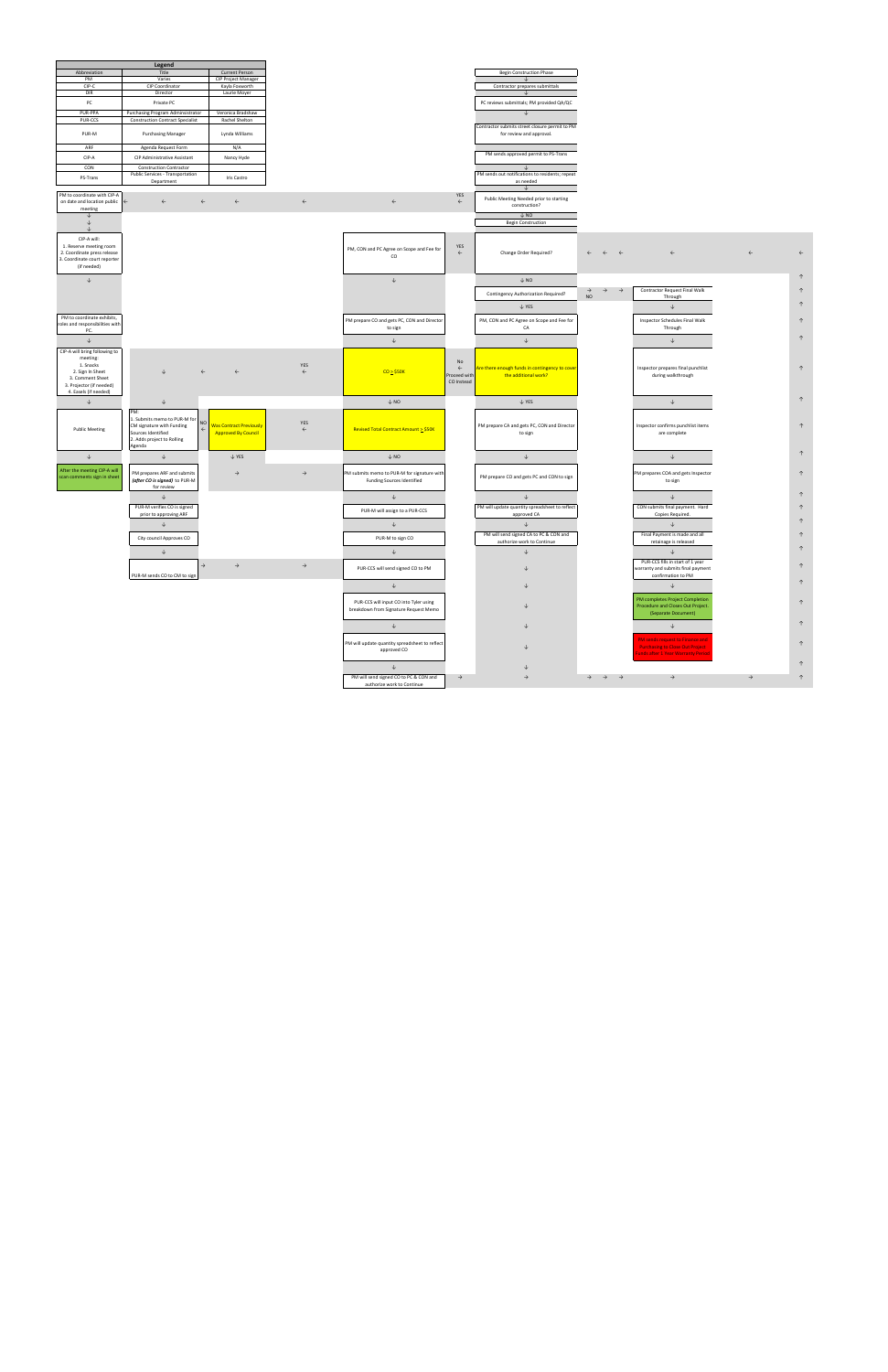

## City of San Marcos Capital Improvements Department **Utility Coordination Procedure**

- 1. Annual New Projects List COSM will send all utilities a list of new projects on annual basis which may contain utility conflicts.
- **Internal Scoping Meeting PM** should hold internal meeting1 year before the project is 2. approved in the CIP.
	- a. Check with water, sewer, drainage and electric to see if they need utilities replaced within the project limits.
	- b. PM to adjust the CIP budget, as needed.
	- c. If PM anticipates conflicts but other utilities don't need to be replaced...add CIP funding to be safe.
	- d. With SMEU; ask them to check the condition of their poles or if they plan to relocate overhead associated with this project. Ask about underground.
	- e. Document with meeting minutes.
- 3. Notify Utilities Once the CIP for the project is approved
	- a. Send out an email to the utility providers giving them a heads up about the upcoming project. Provide the rough schedule and location map. b. Ask them to provide any maps or if they have service in the area.
- 4. Identify Conflicts During PER/30 % design phase
	- a. Have the design engineer identify potential conflicts.
	- b. Have the design engineer create a list and corresponding exhibit.
- 5. Meet with Utilities after PER Set up review meeting after the utility conflict analysis is completed
	- a. Create an agenda
	- b. Update the schedule based off their needs.
	- c. External utilities don't want to start their design until the plans are 100% completed; although SMEU will start earlier if you talk with them.
	- d. City PM will typically have a greater success in getting response out of the utility companies than the design engineer; therefore, it's recommend that the City PM take the lead on this instead of the design engineer.
	- e. Document the meeting with meeting minutes
- 6. Notification Letters PM to send out notification letters a minimum of 120 days before the utilities need to be moved.
	- a. Required by our ordinances.
- 7. Follow Up Meetings PM to hold follow up meetings as required.
	- a. Update utilities on plan revisions
		- b. Check their schedule.
- 8. Construction Procedure For Utilities
	- a. Street closure permit is submitted directly to City PM; not the permit center
		- i. City PM approves permit
		- ii. Send permit to Inspection Manager to assign an inspector.
		- iii. Forward approved permit to PS for traffic report
	- b. Attachment Permit is submitted directly to SMEU; not the permit center.

Page 1 of 3 Revised June 13, 2018

During construction, check installation to make sure the utilities are keeping on assignment and not creating conflicts with minor field adjustments.

## 9. Things To Consider

- a. Projects that require utility conflicts add 6-12 months to the project schedule
- b. Water Projects Typically don't have utility conflicts.
- c. Street & Drainage Project  $90\%$  of the time you will have conflicts. Keep them on your schedule when you prepare it during the CIP process.
- d. Don't count on the utilities to identify the conflicts during plan reviews. We need to tell them what needs to move and where.
- e. I will typically pothole the gas main; they will typically not pothole.
- f. If your project involves widening the street or adding sidewalk; make sure they use survey to stake the alignments.
	- i. This is an issue with gas; because they don't do it use survey.
	- ii. SMEU will do it if you ask.... just make sure your account for it in your budget. They may ask you to have your design engineer stake it....it depends if they design the poles in-house or using a design engineer.
	- **iii.** You may want to stake the other OH as well...t is your call....but they won't typically survey either.